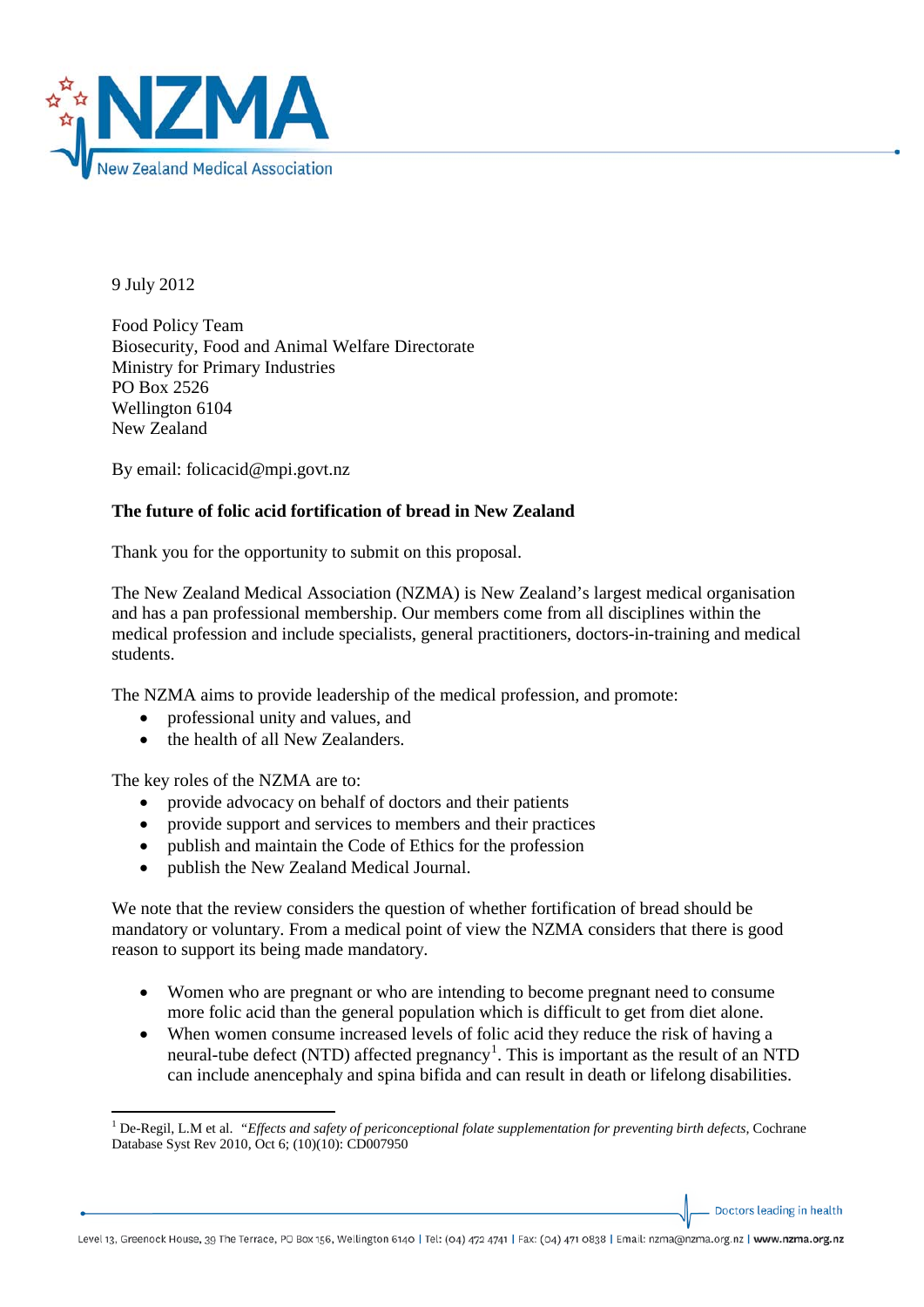• Although there is a good uptake of folic acid by pregnant women, it is equally important that folic acid be taken prior to conception and because women are either not aware of this, or because the pregnancy was unplanned the percentage of women consuming folic acid prior to conception is much lower<sup>[2](#page-1-0)</sup>.

The fortification of bread having a significant health benefit to pregnant women, the question then arises as to whether there would be any unintended consequences of fortifying bread with folic acid. As the Authority will be aware, the main concern that has been raised about mandatory fortification of bread is whether it causes cancer.

The NZMA has reviewed the literature on this and found – as did the Ministry for Primary Industries in its *Voluntary Folic Acid Fortification Monitoring and Evaluation Report* – that the evidence overwhelmingly suggested there was either no link, or no significant link, to increased cancer rates.

The NZMA advises that it has also considered the Cancer Society's position statement on *Folate and Reducing Cancer Risk (March 2011)* which, after considering the evidence, states that the Cancer Society of New Zealand and Cancer Council Australia do not oppose mandatory fortification of foods with folic acid (although the position statement does advise that careful monitoring of emerging evidence is required.<sup>[3](#page-1-1)</sup>) In its key messages the position statement says:

> There is probable evidence that foods containing folate **reduce** the risk of pancreatic cancer and limited suggestive evidence that they reduce the risk of oesophageal and bowel cancer. Cohort studies suggest that a high dietary folate intake may **reduce** the risk of post-menopausal breast cancer, particularly for women with a family history of breast cancer.

There does not appear to be any significant association between folate intake and the risk of lung cancer, and limited evidence suggests there is no association between folate intake and ovarian, stomach and prostate cancer.

A small number of recent studies, while inconclusive, suggest that high doses of folic acid as a supplement may **promote** the progression of undiagnosed premalignant and malignant lesions of the bowel. While dietary folate (even from foods fortified with folic acid) may have no adverse effects, some studies suggest that the combined impact of folic acid from supplements and fortification could promote pre-existing adenomas.

There has been some suggestion in the literature that mandatory fortification with folic acid could mask vitamin B12 deficiency, leading to delays in appropriate treatment for vitamin B12 deficient individuals. In its 2009 submission on fortification of bread with folic acid the Paediatric Society of New Zealand noted the following<sup>[4](#page-1-2)</sup>:

Deficiency of both B12 and folate can cause a megaloblastic anaemia in which red blood cells are larger than normal, while deficiency of B12 also

<span id="page-1-2"></span><span id="page-1-1"></span><sup>4</sup> Paediatric Society of New Zealand, "Submission to the New Zealand Food Safety Authority on

**.** 

<span id="page-1-0"></span><sup>2</sup> "*Awareness and Knowledge of Folate and Folic Acid – A Survey of New Zealand women of child-bearing age"* New Zealand Food Safety Authority, March 201[1 http://www.foodsafety.govt.nz/elibrary/industry/folate-NZ-women.pdf](http://www.foodsafety.govt.nz/elibrary/industry/folate-NZ-women.pdf)<br>
<sup>3</sup> Cancer Society of New Zealand, Position statement on folate and reducing cancer risk. March 2011.<br>
http://w

*Proposed Amendment to the New Zealand Folic Acid Standard: NZFSA Public Discussion Paper; no.10/09"*